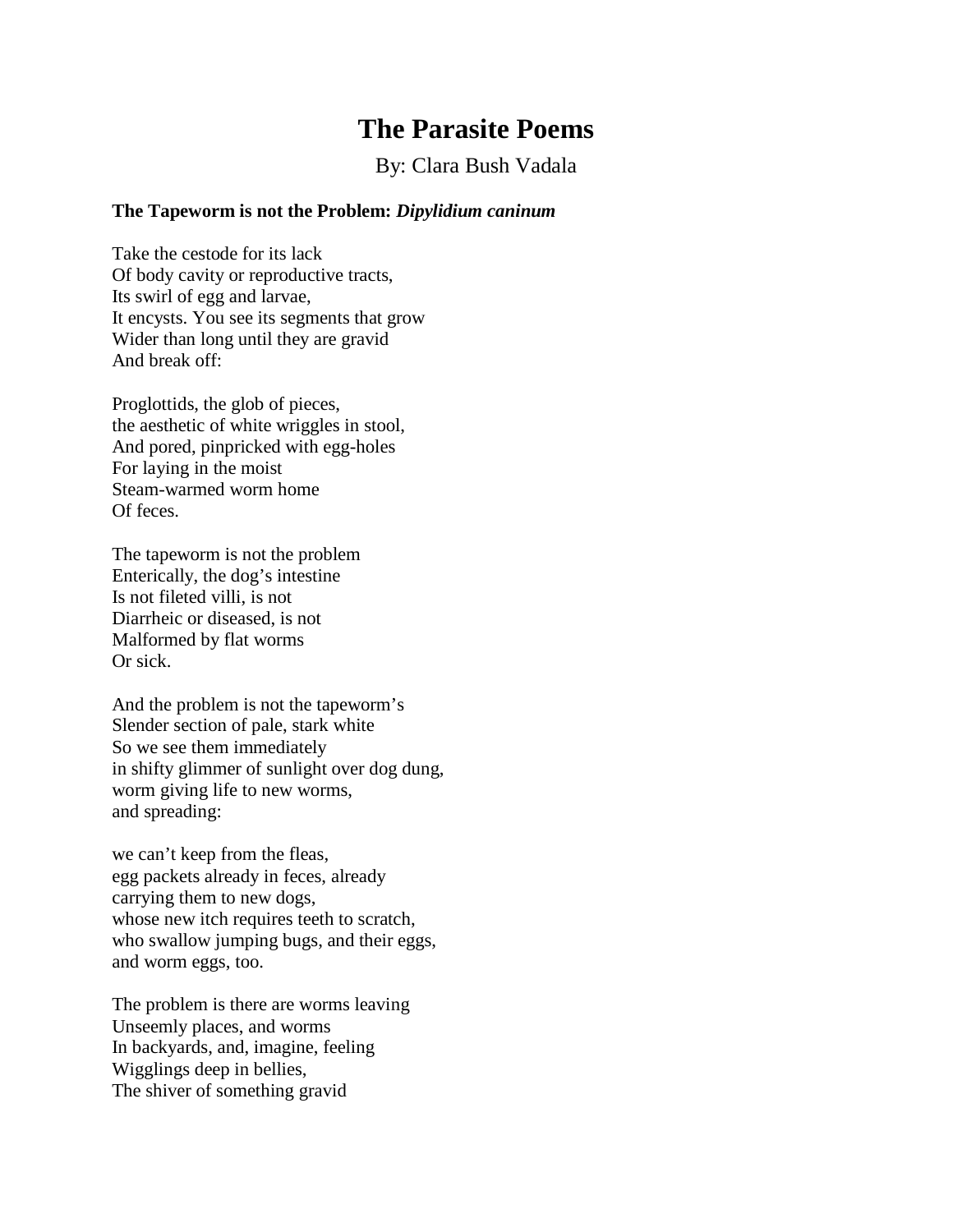## Leaving you

As it came, with stealth, and silently, Imagine a worm not named worm, But clean, alabaster, surviving, Shimmering tube, simplistic living, Imagine the disgust we attach, Viscerally, to worm.

Imagine the tubes and meat we keep Under skin to feel human Think, without these, we would be Flat-lined and in need Of a warm host, and moist home We would need

Hooks and suckers, and faces Like vacuums, and no one Would even know we were there Until we left, until we made new of us, More of us, and we would say This is all we need.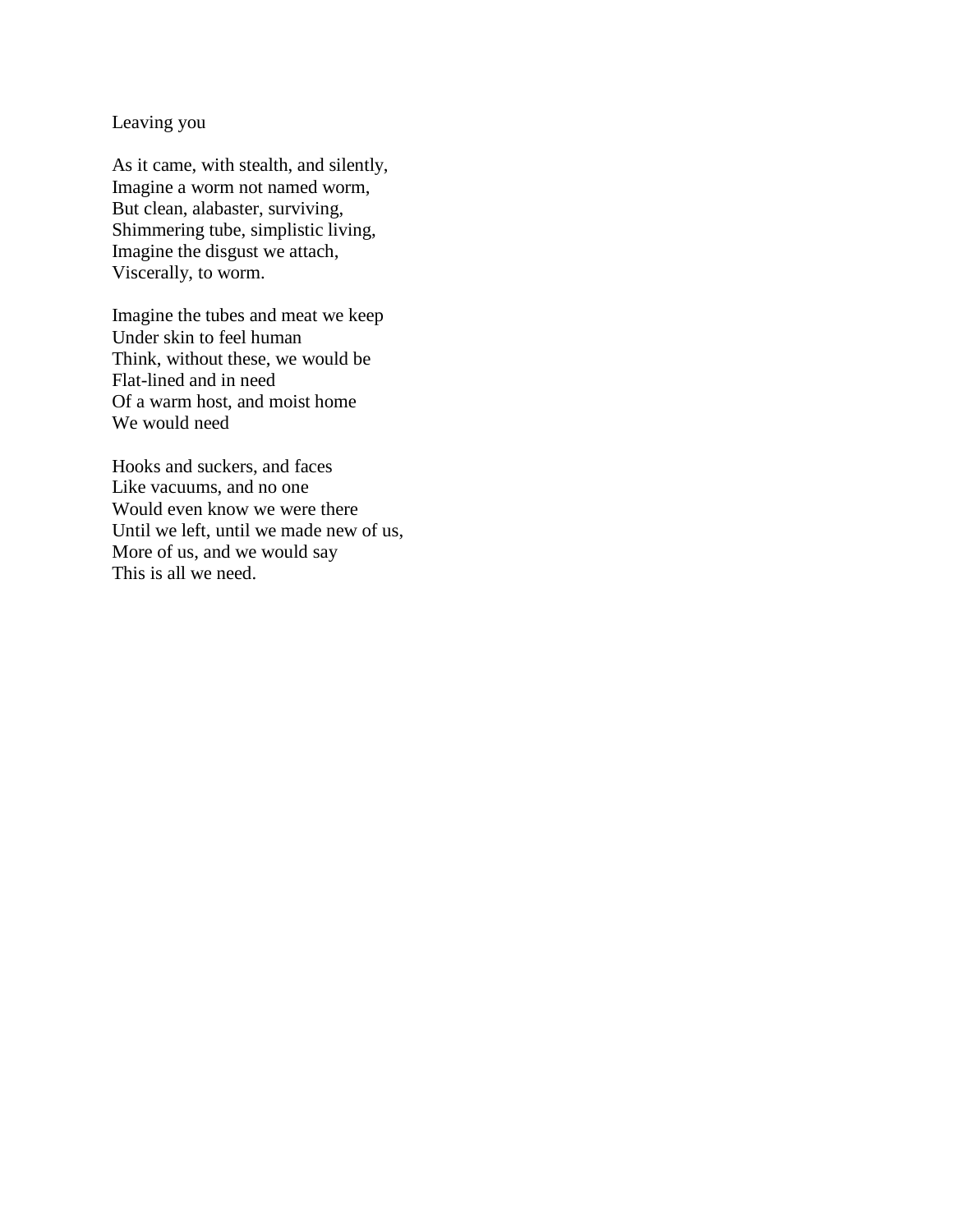#### **Fasciola, Prometheus, the Eagle, Augury**

## I. Fasciola

This is the liver full of flukes: Tar pigment teased trails, Trapped flats without pores, Cirrhotic nodules, pocked Specks of pecked flesh, Tissue hems, inflamed. These are the parasites, Platyhelminths, named: Magna, for size, hepatica, The lesser, the common, The finding on necropsy You get without many Signs, without much Suspicion but the plenty Of snails, with right-handed Shells, in the cow pen, The good host for young Flukes beginning, learning Migration through bodies, Through feet, first, then out Opposite ends, onto leaves Of the wet grasses cows eat.

#### II. Prometheus

It's no surprise the liver Resembles a snail's foot, In that soft-shape way That way that makes you Want to touch, to feel As something other feels, Makes you want to be The water washing salt Away from snail's feet The liver, expert filter, Must be more feeling To know what to keep And what to bleed out In bile than the heart Pumping blood through It twice, as if it's unsure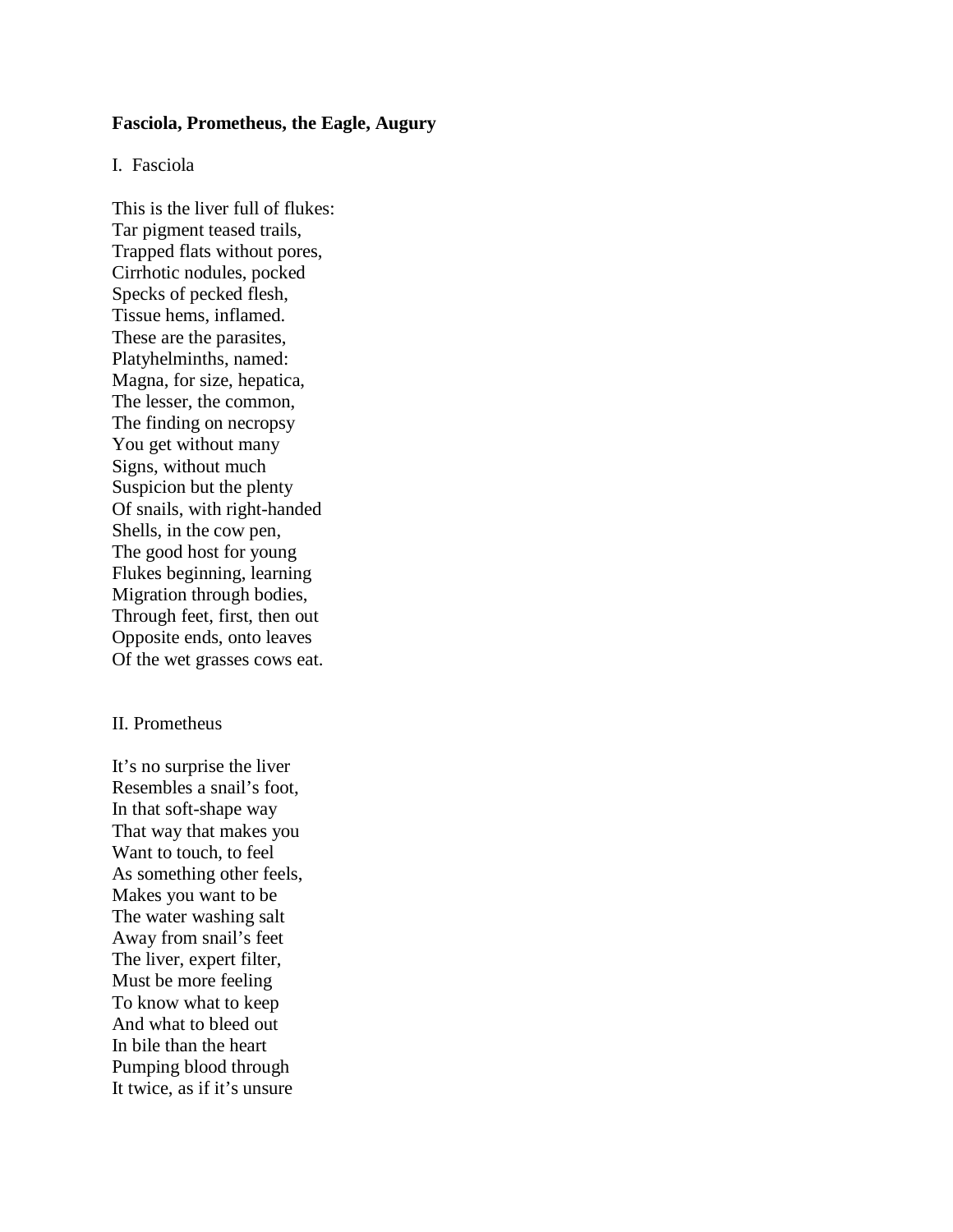About being in charge And so fragile with power, And the liver so capable Of taking pain in drink Or drug or for the sake Of some parasite, Regenerative, forever.

#### III. The Eagle

We know that organs Look different after Infection, but what About the difference Between a few inches And the sky, what about The colors, up-close You might find, each time You look after leaving, After feasting, *imagine* Your feast returning, As you glide off, the air Of dead tissue fading, Imagine eating the same Thing every day your whole Life, never changing, what Zeus knew about eagles Was their taste for good meat, Imagine it changed with each Meal, Prometheus' liver, Once fluked, once toxic, Once green with bile, Each different from the Eagle's Last, imagine this liver Rearranged, recreated, Even becoming a new liver After each meal, a sicker Liver, but a real one, A good one, for the scavenger To return, liver after liver After liver after liver to eat.

#### IV. Augury

This is medicine telling A new story, predicting,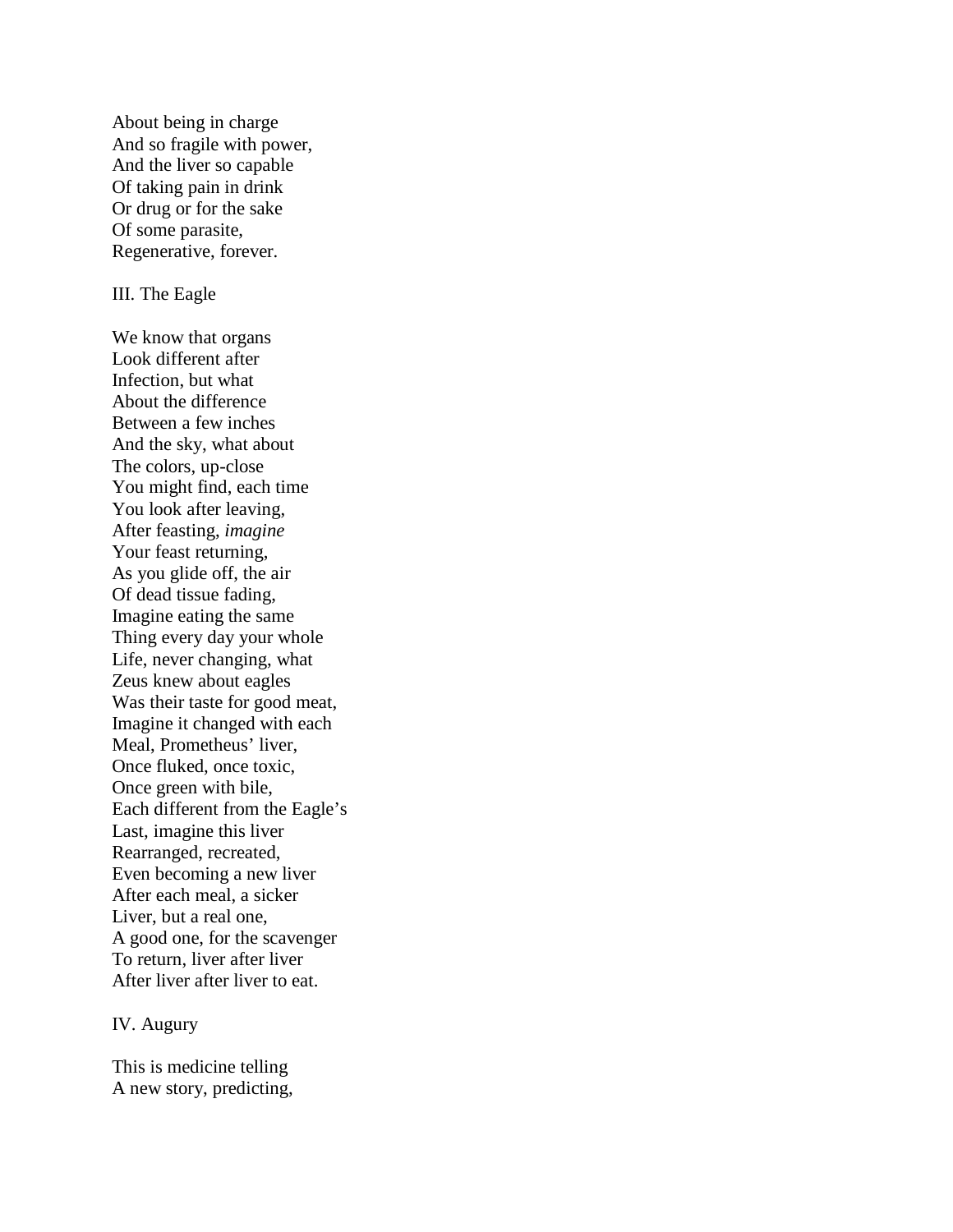From entrails, disease, And what the world Might know, years From now, this: Livers reorganize Futures, apparently, They are incidentally Nodular, reliably Reliable, and sturdy. Pick a piece of flesh For later and listen To the organ, listen Like an eagle, head-hole Ears peeking through Feathers slicked back With blood, the last Meal painted dark Across tympanic Membranes, the eagle, Who knew how to read Food, who knew a new Day would hold more Yet, more liver to peck At, more pieces to read, If sick, if parasitized, If lumped with old scars, The liver is a new study Every hour, a new groove Every minute, new blood Beating through it, The liver is predictable, Unreliably, the liver Is fortune telling sick Bodies new medicine.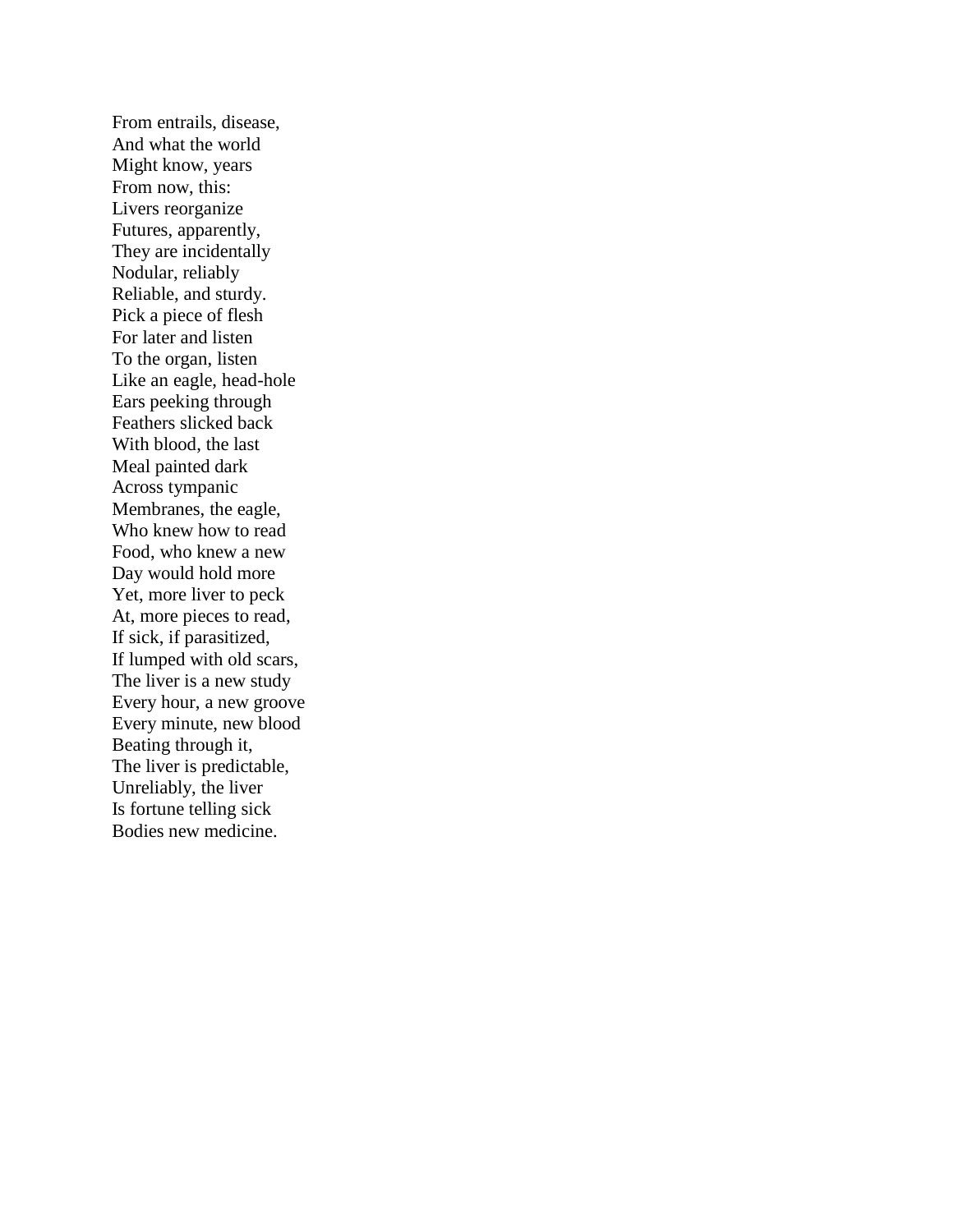Sonnet for The Many-Named Louse: *Papillon d'amour, Pthirus pubis,* The Pubic Louse

Why *do* you think this louse would want to live? this lazy flightless buzzard sucking skin for pleasure, creeping, crevice-finding itch that crawls a nest in coarse-haired places, then, in folds of flesh, it burrows claws, and head, and teeth until it must not breathe a breath of air unless it's dander filled, or dead integument. A hungry ick who lets its eggs, like glue, create another bug of short and ugly build. Relationships, it relishes. It shares itself, a drug of lust. Unsealed, this louse's crusted lips might wheeze: it lives for *this*: the product of *desire*, crab louse, *Butterfly of Love.*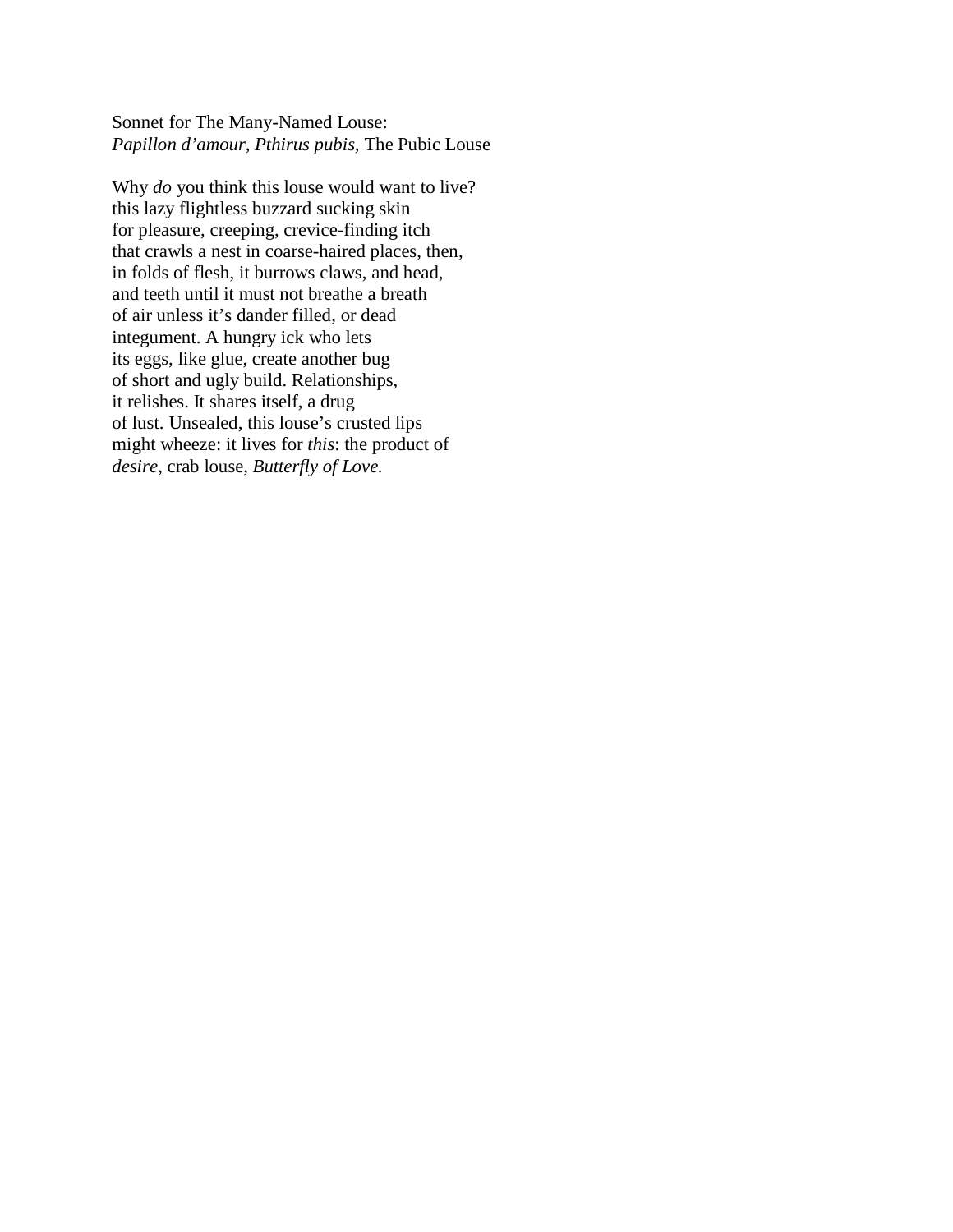# **Questing**

If anything is to be said of blood suckers It is their prayer, Questing. Eyeless, Their scent Glands will find you.

She is a real scientist, Questing for truth. Her truth is labor, Hot sweat and yard sticks, measuring tape

The truth of ticks is resilience. How many days without— Do they live— What do they fast for?— Before

She finds them clinging to vessels In her skin. And to the cloth net She drags behind her, Along the twenty or so feet She's measured out.

They have fallen, The ticks, from the air, It seems. And landed on plant Stems, and looked back upward, Front legs creating their waiting Pose, hands, did they have wings Once? Toward heavens,

At least toward her. She is sweet, she is good. She is life-blood And she is here to find them, and count them and give them a name. She is unafraid

Of the bloodborne, Of the quick pinch Of saliva leaking disease Of mouthpart inoculation. Of her hungry worshippers, finally feeding

After months, she is used to running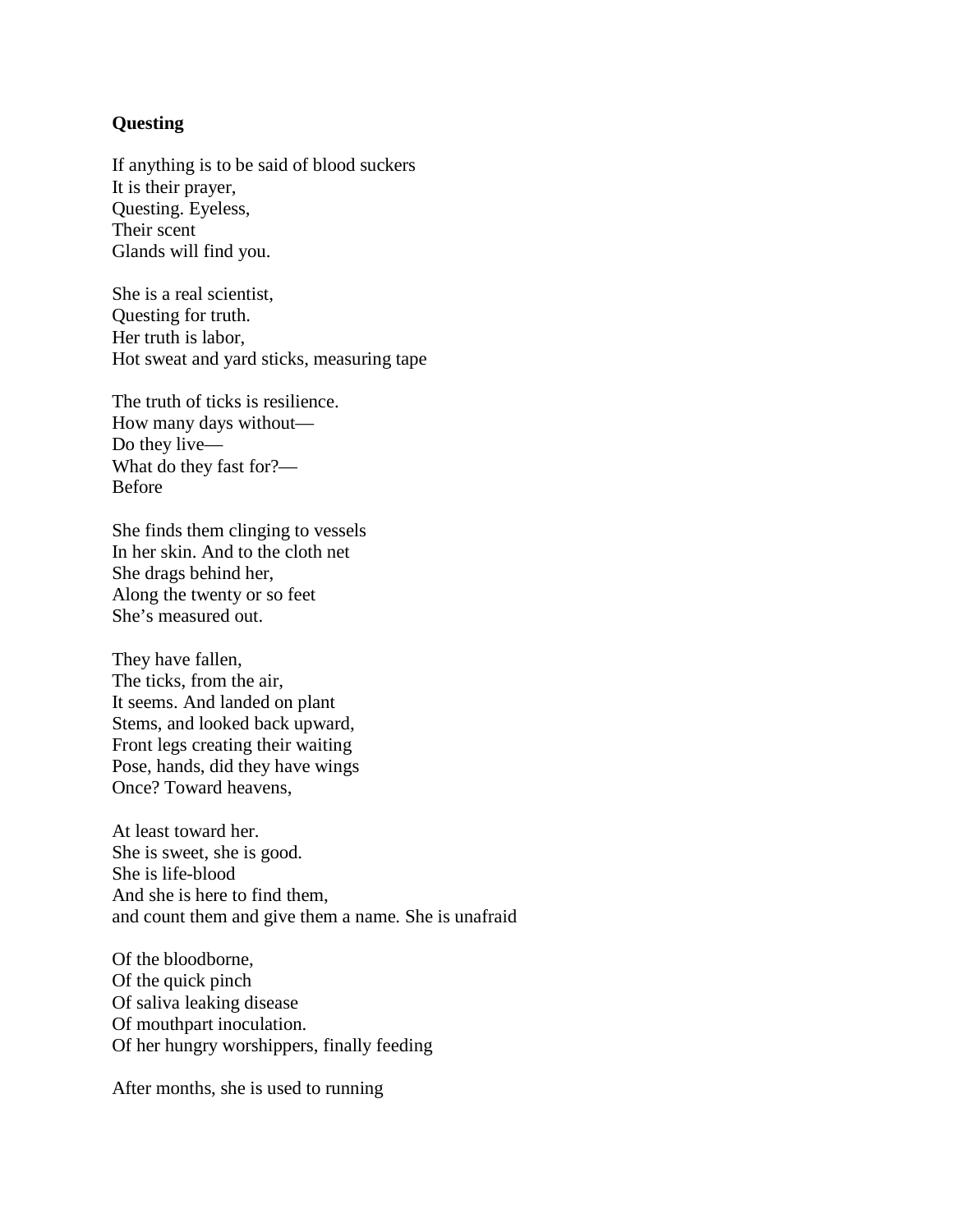Fingers through thick crusts In her hair at night, used to picking Hard specks of blood off her skin, And putting them in petri dishes to identify Under microscopes.

The truth of ticks is not a truth at all, But a motivation, for life, A reliance on flesh, an admirable Commitment to the best host, and the best blood.

She studies them, species supposed to be Quarantined, diseaseless ones, She peels off and leaves, But she is the end For the one or two she needs for samples.

"If anything is to be said of the blood suckers," She thinks, "It is their belief, in something good, It is their quest for warm blood, It is the cement in their spit that keeps them loyal To things that can't pick them off, For as long as they can live."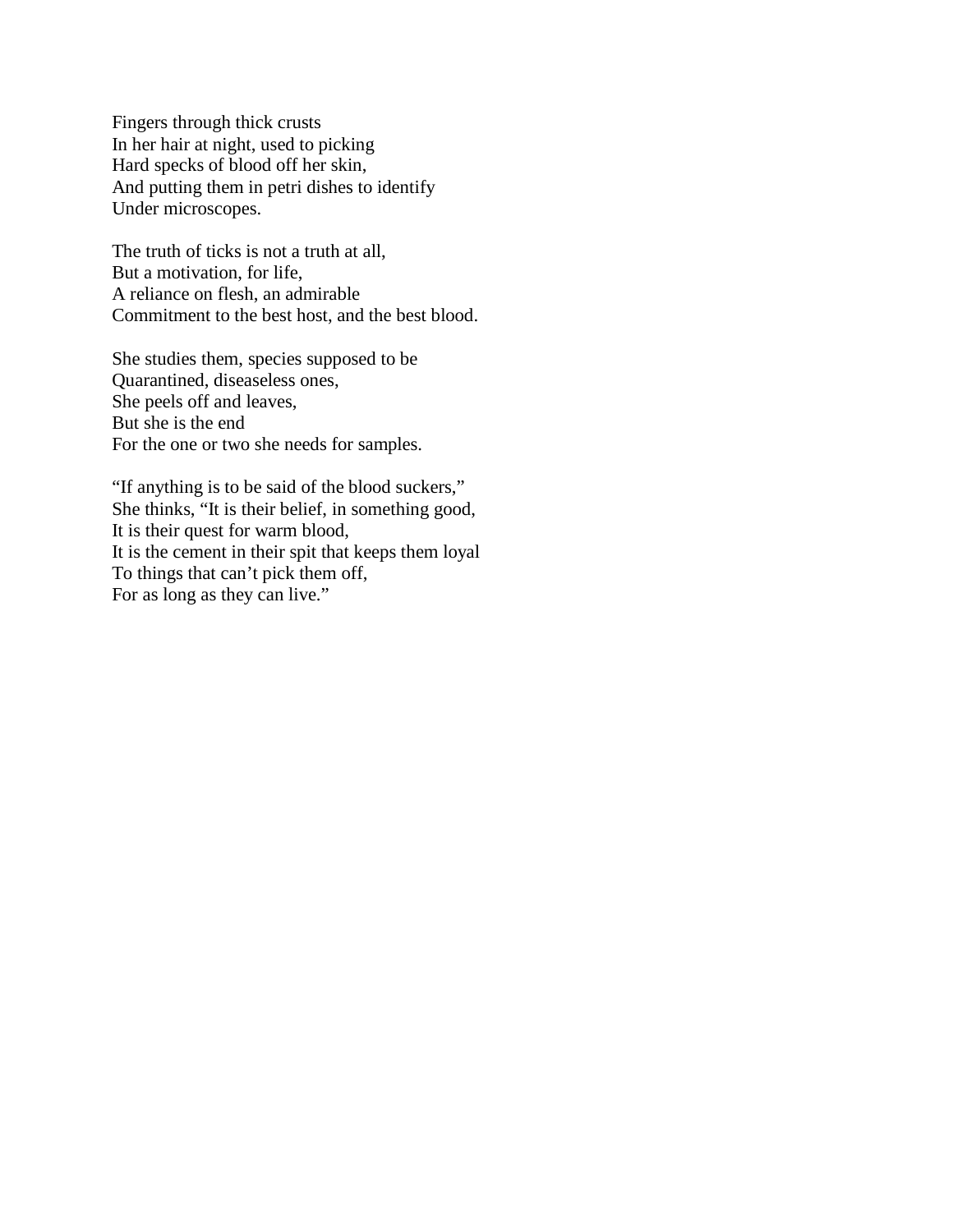# **I Have Goat Lice On Me: Physical Exam And Anesthesia: Remembering**

I.

On me, Bovicola, Usual ruminant chewer

B-o-v-i-c-o-l-a Caprae. The goat louse

Head and body louse, itchy, The head and body

Ratio: 2:1: Big Head for biting

And body, useless, Half that width.

II.

I got this bug From being

Thorough while I took The heart rate,

Breaths per minute, Temperature,

Of a Boer goat With thin muscling

A tiny frame, Lumbar spine

Like a bony purse Handle to hold

While rearranging Anesthetized body parts.

III.

How could this goat, Asleep know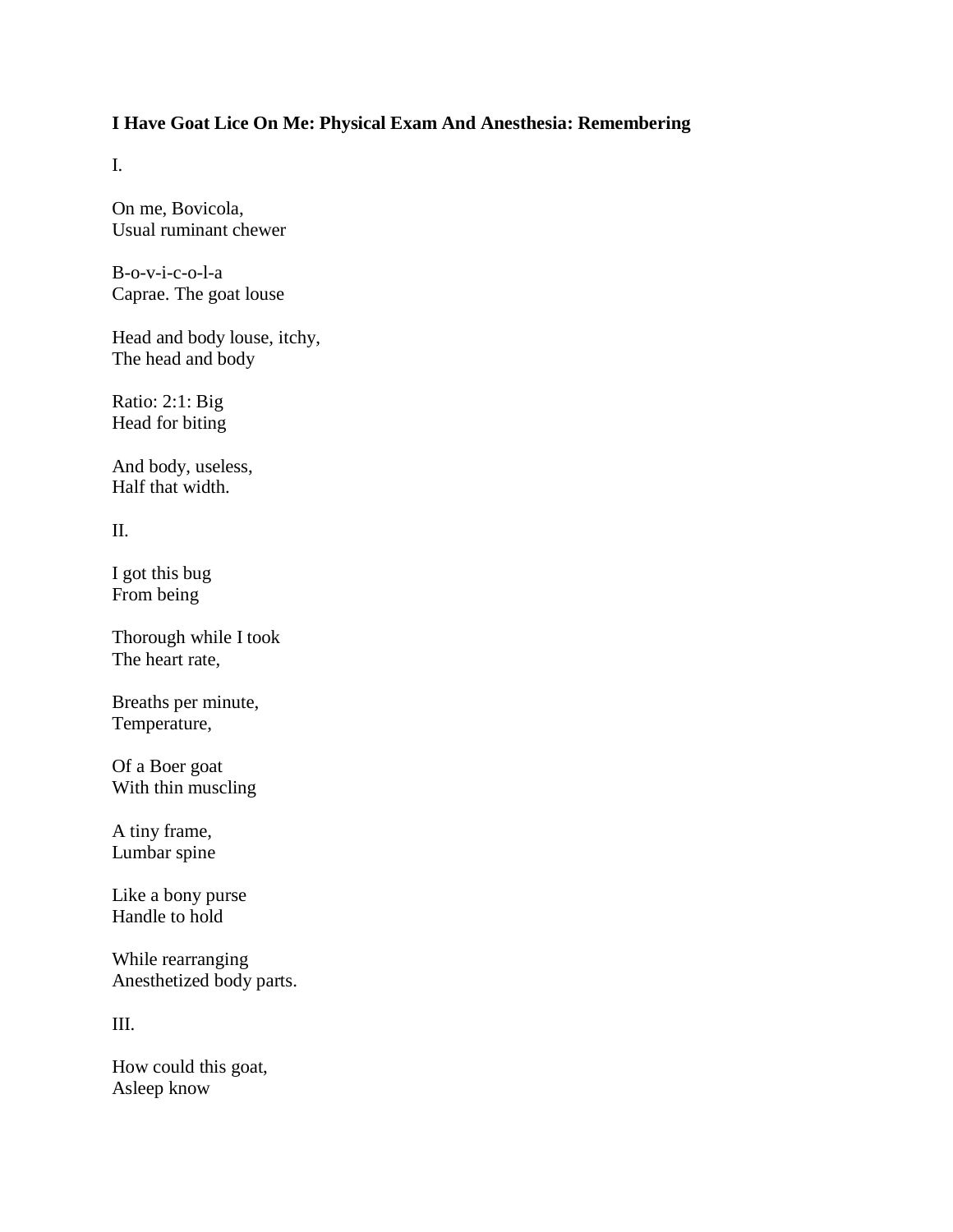It was crawling With the little beasts

And how would It feel, anyway,

The hold of their tiny Feet on its head

With almost no reflexes Left to twitch at them?

IV.

Goats like to stop Breathing

Under gases. Rubber bags

Filled with drug And oxygen

Pump their lungs, My hands squeeze

The bag at three-to-four Breaths per minute

At five minutes, I scribble a heart rate

On an anesthesia sheet With a temperature,

And my man-made Breaths per minute.

# V.

There is no time To itch when learning

How to keep An animal alive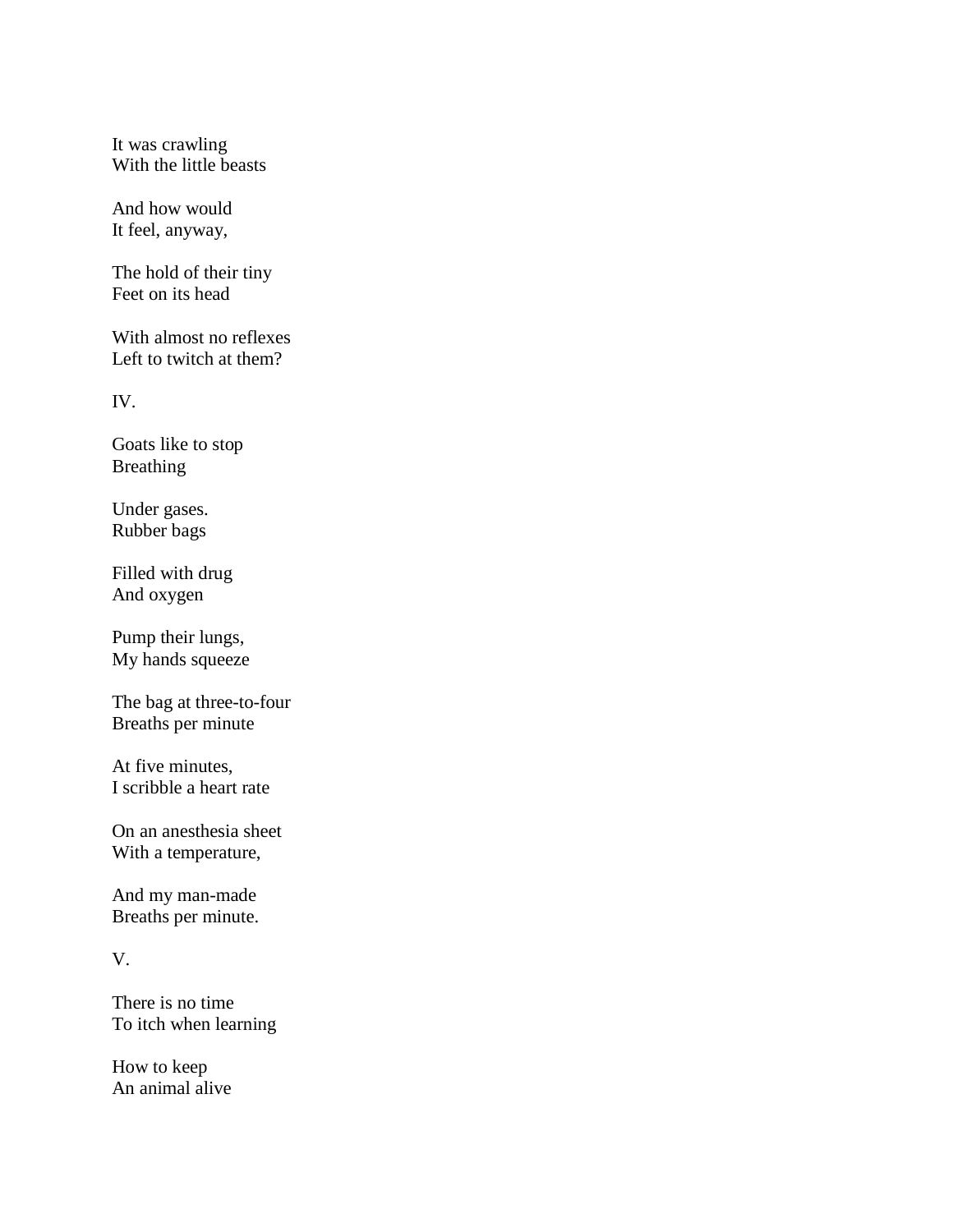But we itch anyway, Because lice don't

Sleep like their hosts do. We don't scratch

With the gloved hands Contaminated

With all manner of goat, Or busy with breathing bag,

But with the pen We sometimes hold

In our mouth while checking The patient's vitals.

VI.

Even though Bovicola don't belong

On us, we find Them later, still

Scratch them out Of our hair, still

Curse the slow Waking of our goat, still

VII.

For as long as we had To hug the infested thing

To hold her upright, We watched

Her heart speed up And her lungs move

On their own, Even breathing,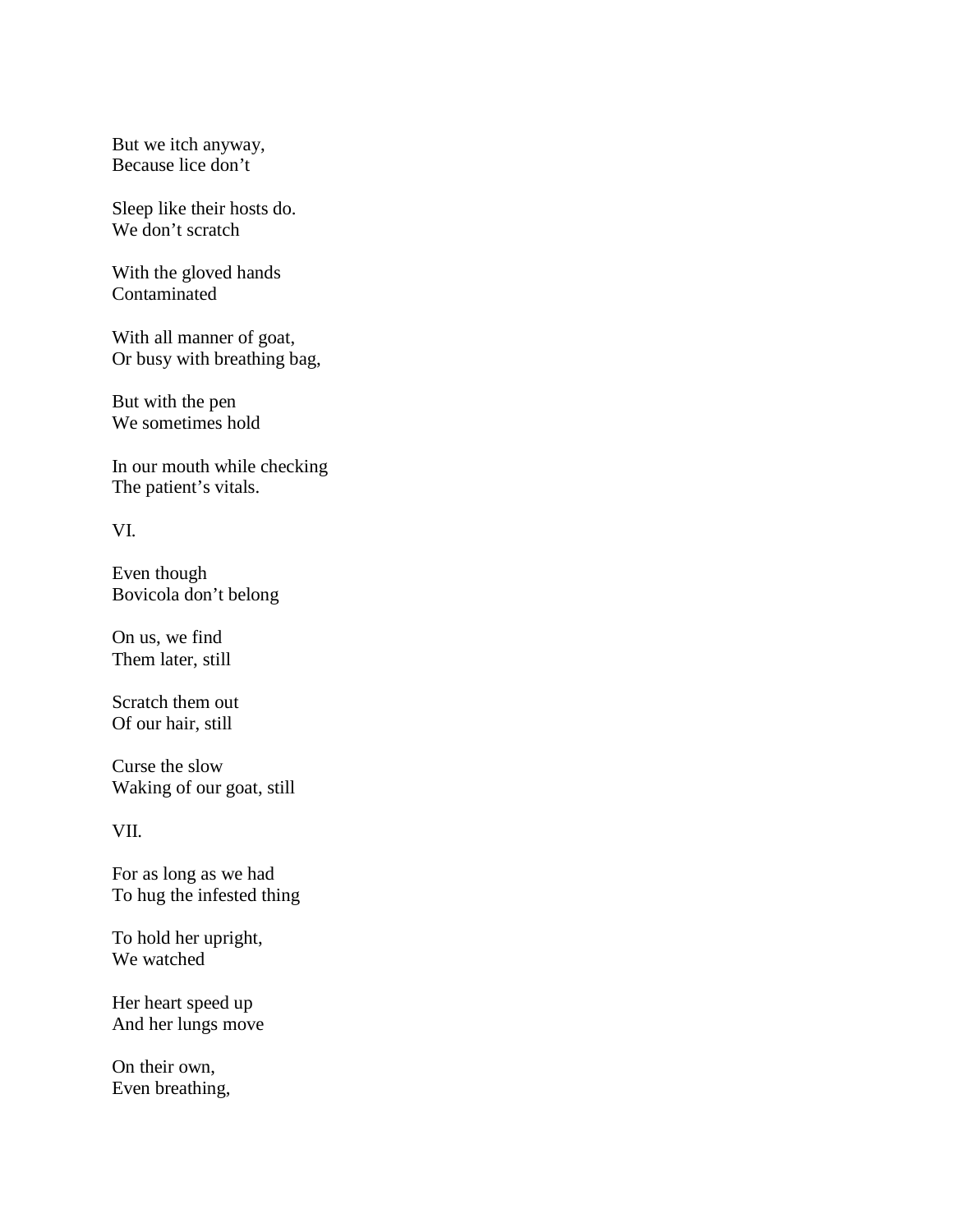Until a cough Tells us to extubate

And stand her up On the floor again

Already forgiving her Her infestation,

And reliving her Anesthesia as the first

Time we brought a goat Back to life.

VIII.

This is how we remember The lab work,

Procedure, the record-keeping, Because we remember

What crawled on us That day, weeks ago

When we were so Thorough.

IX.

We are always already Doing something else

By the time we find Them, crawling still

On our skin, even When we go to sleep,

Reminding us still Of the skills we still

Need to know in a week, In a month, in a year,